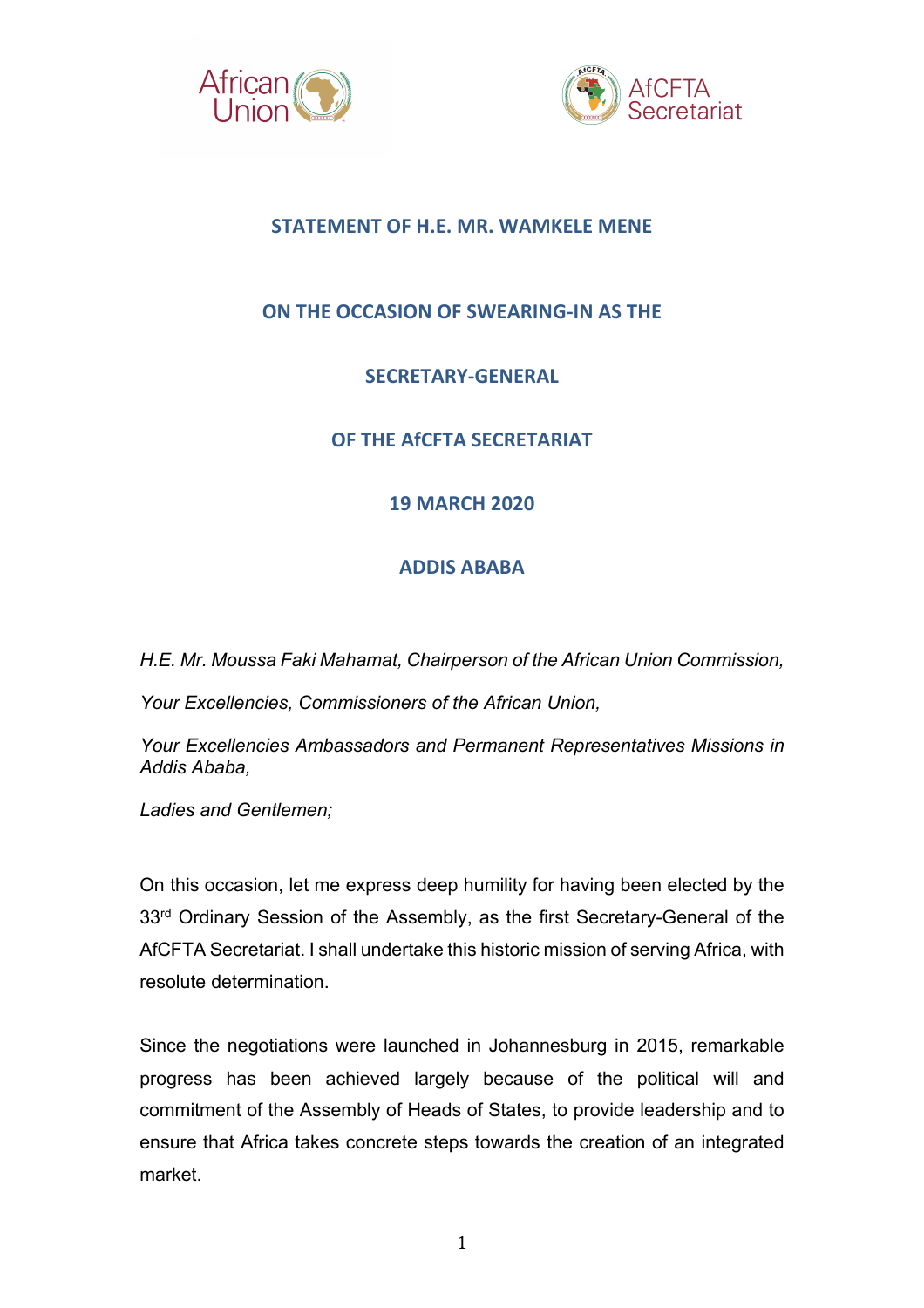Inspired by the Abuja Treaty in respect of Africa's integration objectives expressed therein, and conscious of the continuing economic development challenges that were set out in the Lagos Plan of Action, the Assembly of Heads of States has demonstrated determination to take rapid action to achieve the Africa that we want in our lifetime.

#### *Excellencies,*

*Ladies and Gentlemen,* 

Allow me to pay tribute to the President of the Republic of Niger, H.E. President Mahamadou Issoufou, the Champion and Leader of the AfCFTA, for his unwavering and dedicated leadership during the negotiation process of the AfCFTA since March 2017. Under his guidance and leadership, Africa confounded critiques: 54 countries have signed the agreement and 30 have ratified it, making this fastest ratification in the history of the African Union.

Without the vision of H.E. Mr. Moussa Faki Mahamat, Chairperson of the African Union Commission, it is doubtful that we would have been able to achieve significant progress in the AfCFTA negotiations. Under his leadership, the negotiations were provided with all the necessary resource and political support that was required, for this, I wish to express appreciation.

My dear senior brother, H.E. Commissioner Muchanga has been a pillar of these negotiations, providing wisdom and a steady hand, at very critical times in the negotiations. We also owe a debt of gratitude to former Commissioner Fatima Acyl, she provided the strong foundation that was required in the early stages of the AfCFTA negotiations.

The Republic of Ghana has been at the forefront of integration in Africa. It is therefore natural that as we take this significant step towards the integration of the market in Africa, Ghana should be at vanguard of our efforts. I therefore thank the government and the people of Ghana, for the warm welcome that we are about to receive in our new home.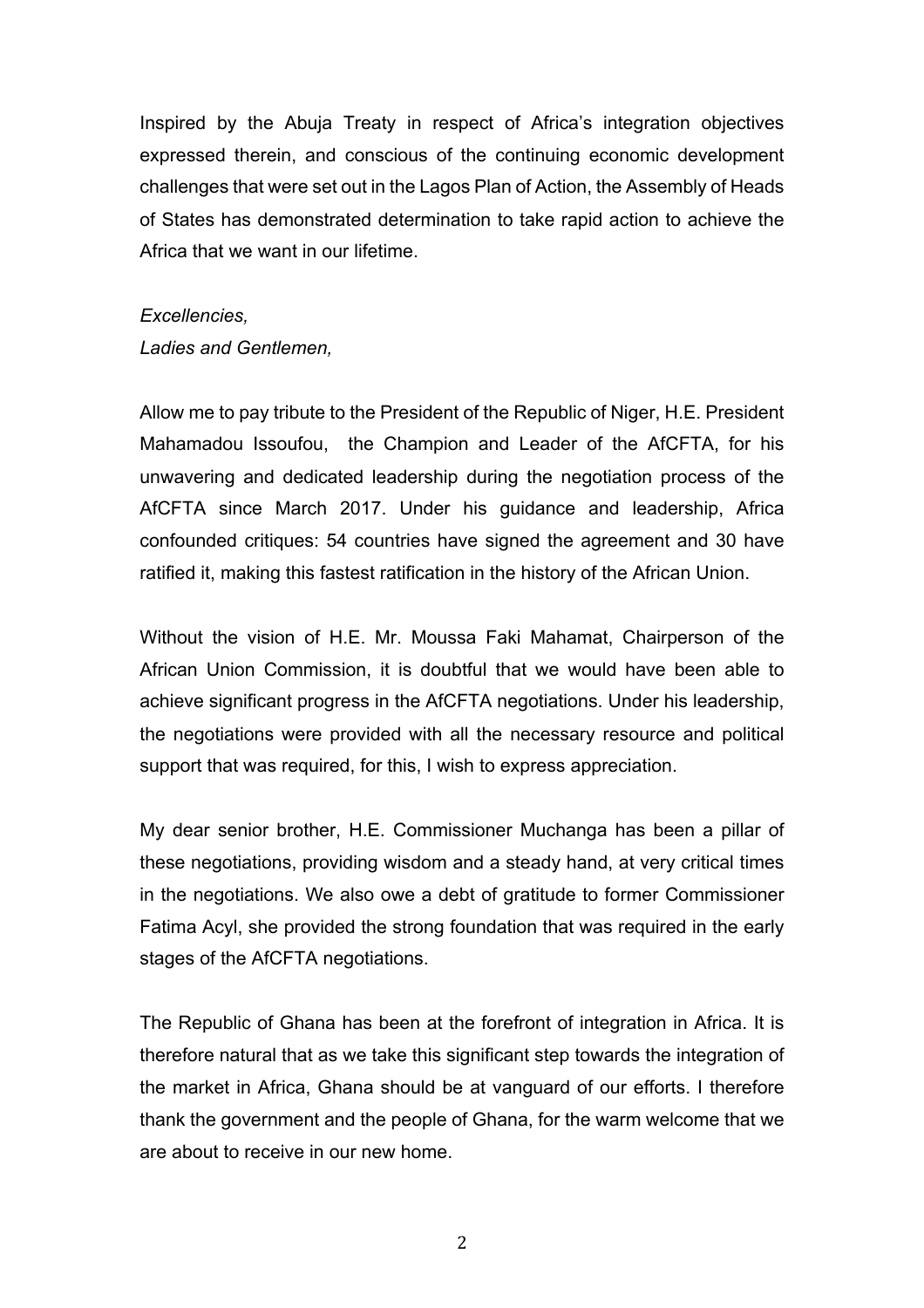### *Excellencies,*

*Ladies and Gentlemen,* 

In any long journey to the promised land, some comrades will not make it. The comrades who met their demise whist in the service of Africa, shall not be forgotten. My late dear sister Miriam Omoro of Kenya, made a sterling contribution to our work. The brilliant mind of my late dear brother Ambassador Chiedu Osakwe of Nigeria, who was arguably one of the best trade diplomats that Africa has ever produced, will sorely be missed as we confront challenges of implementation. May their departed souls Rest in Peace.

The AfCFTA offers Africa an opportunity to confront the significant trade and economic development challenges of our time:

- market fragmentation:
- smallness of national economies:
- over reliance on the export of primary commodities;
- narrow export base, caused by shallow manufacturing capacity;
- lack of export specialisation:
- under-developed industrial regional value chains; and
- high regulatory and tariff barriers to intra-Africa trade amongst others.

The result of all of this, is a very low percentage of intra-Africa trade of 18%, and as noted, a significant reliance on export of primary commodities to traditional markets of the North.

The AfCFTA is therefore, a critical response to Africa's developmental challenges. It has the potential to enable Africa to significantly boost intra-Africa trade, improve economies of scale and to establish an integrated market. It has the potential to be a catalyst for industrial development, placing Africa on a path to exporting value-added products, improving Africa's competitiveness both in its own markets and globally. It also sends a strong signal to the international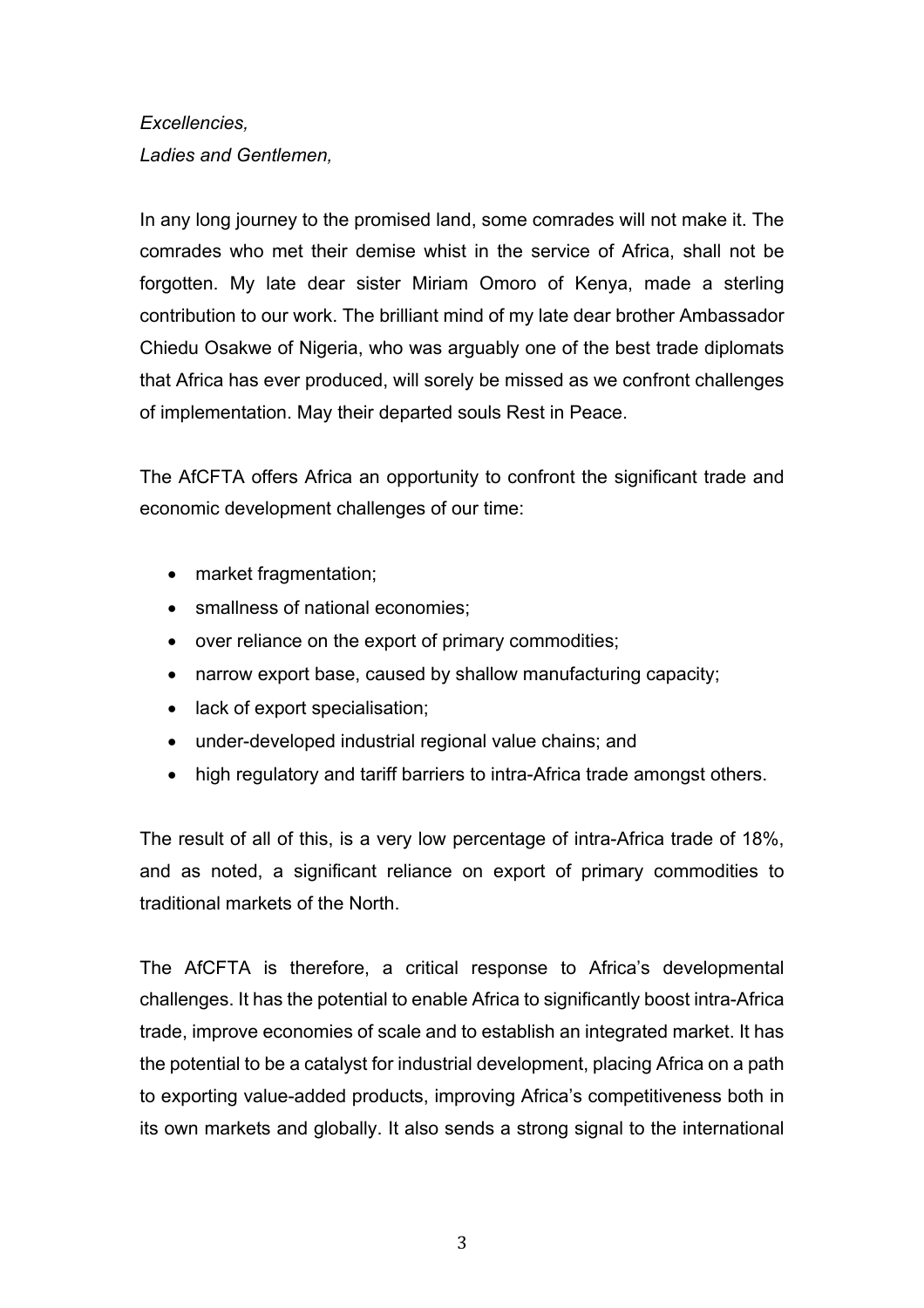investor community that Africa is open for business, based on a single rulebook for trade and investment.

### *Excellencies,*

*Ladies and Gentlemen,* 

Africa is open for business and mutually beneficial investment thereby creating decent jobs and improving livelihoods:

- we have a market of 1.2 billion people;
- we have a combined GDP of US\$2.5 trillion,
- Africa boasts over 400 African companies that earn annual revenues of US\$1 billion or more;
- according Prof Landry Signé and Acha Leke, writing in 2019 in Foresight Africa, a Brookings Institute publication, African industries have the opportunity to double production to nearly \$1 trillion within a decade, with three-quarters of that growth coming from manufacturing to substitute imports and meet increasing local demand; and
- through at least the first half of the decade, seven of the world's 10 fastest-growing economies were in Africa. According to the International Monetary Fund's World Economic Outlook Database, October 2019,

### *Excellencies,*

### *Ladies and Gentlemen,*

This is a period of unprecedented challenge to the global economy and the multilateral trading system, on which the global economy is anchored. The multilateral trading system is under severe strain, largely due to what appears to be an abandonment of the rules that underpin it. This strain on the multilateral trading system has the risk of reversing the modest gains that we have made in placing development at the centre of the multilateral trading system, since we launched the Doha Development Agenda in 2001. Africa's response against this strain on the multilateral trading system must be to consolidate and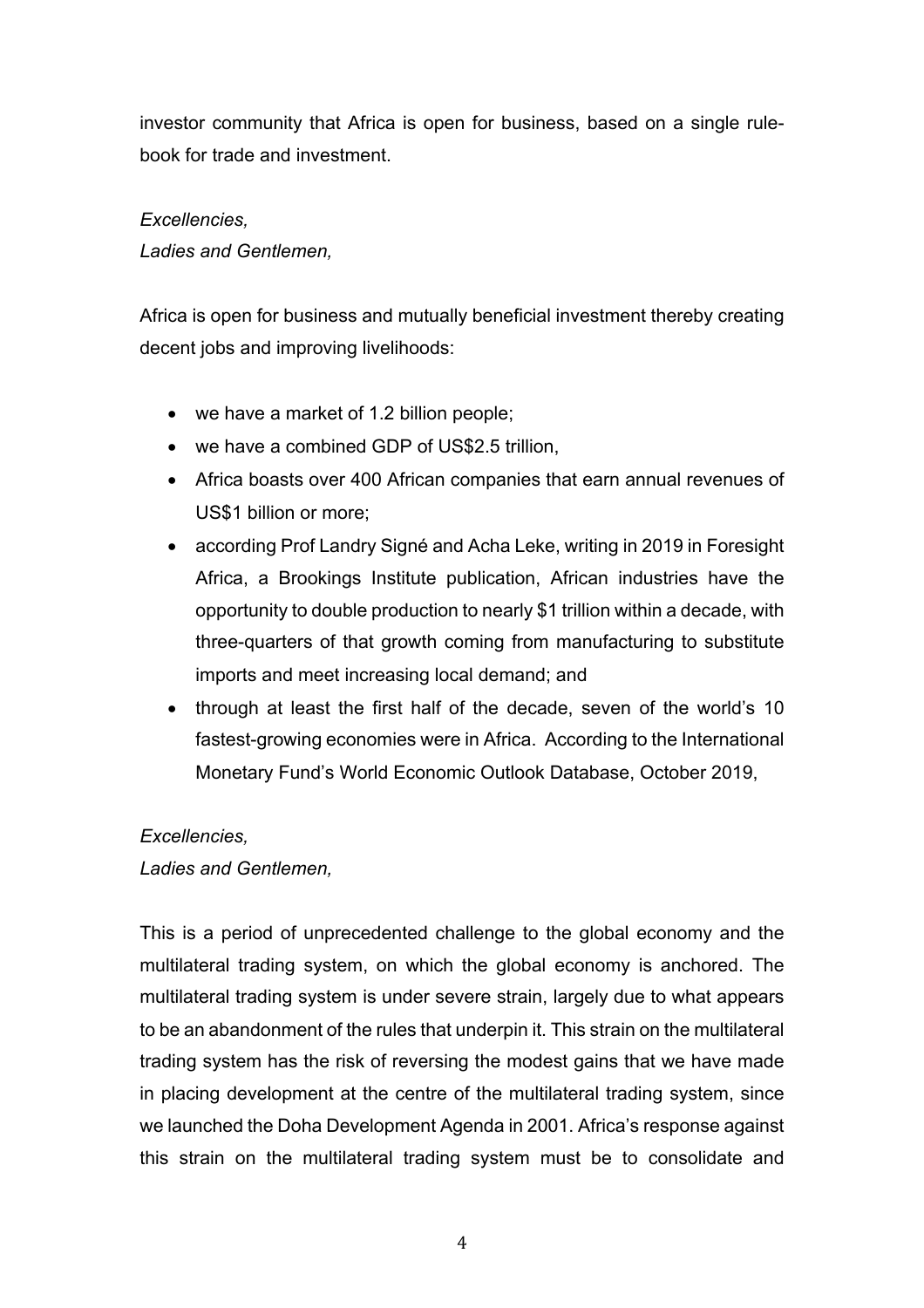advance our continental market integration objectives, through the AfCFTA. Under the leadership of President Issoufou, our collective priority should be to rapidly conclude Phase I and II of the negotiations of the AfCFTA, in order to unlock Africa's full productive capacity.

The second challenge to the global economy is the ongoing Corona Virus scourge, which has ravaged global economic activity, has a materially adverse impact on global capital markets, severely disrupted trade and global supply chains, and of course, has had a negative effect on global public health. Africa should not despair and fall into despondency – from a trade perspective, we should see this crisis as an opportunity – through the AfCFTA we have an opportunity to reconfigure our supply chains, to reduce reliance on others and to expedite the establishment of regional value chains that will boost intra-Africa trade. In the next few weeks, I will initiate discussions on this issue with the Commissioner for Trade & Industry and our technical partners UN ECA and UNCTAD.

#### *Excellencies,*

*Ladies and Gentlemen,* 

As the Secretary-General, I am committed to ensuring that the AfCFTA is effectively implemented such that there is shared and inclusive economic growth.

The backlash against free trade and trade liberalisation that we have witnessed in recent years is not because trade liberalisation is intrinsically beneficial exclusively to a certain elite or to certain countries. Rather, the backlash is, in part, attributable to the unequal distribution of the benefits of international trade and a lack of shared and inclusive growth. The lesson for the AfCFTA from this backlash against trade liberalisation and the pursuit for freer international trade through the multilateral trading system (i.e. the World Trade Organisation) and through FTAs is that, beyond boosting trade flows, the question of equitable distribution of the gains of the AfCFTA must be at the centre of its implementation. If the AfCFTA is perceived to be benefiting only a handful of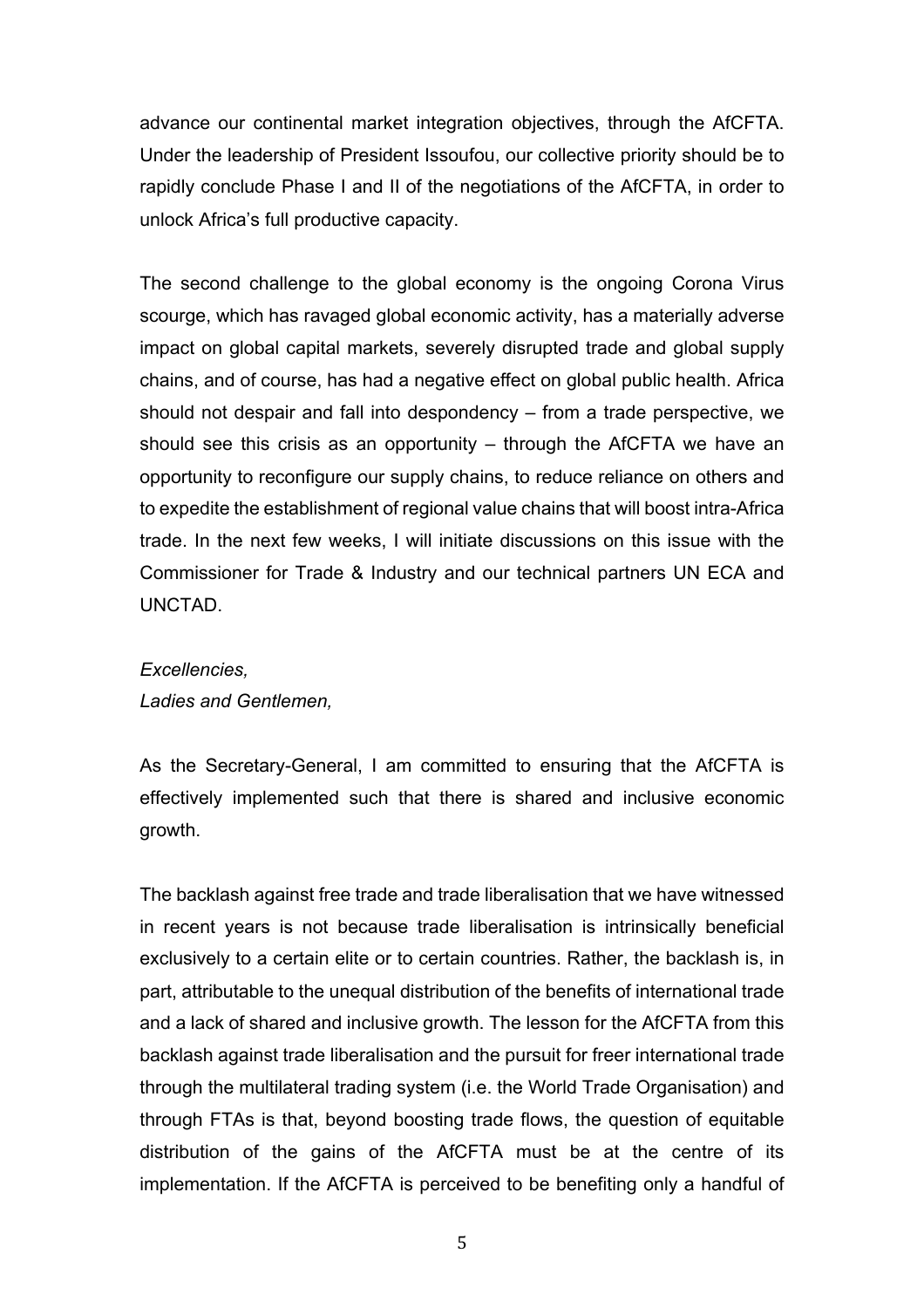relatively industrialised countries in Africa such as my country South Africa, and a handful of African Multinational Corporations, it shall be rejected by Africans, and deservedly so.

In this regard, we should recall that the empowerment of women, young Africans and other disadvantaged segments of our society, is a central objective of *Agenda 2063: The Africa We Want*. We know from empirical evidence that women, young Africans and SMEs, confront significant challenges when attempting to benefit from trade agreements. I therefore intend to take concrete steps to ensure that women and young Africans are at the heart of implementation of the AfCFTA. In due course, I will announce specific measures that can be put in place to enable women, young Africans and SMEs, to benefit from the AfCFTA to achieve the objective of inclusive benefits of the AfCFTA and shared growth across the continent.

#### *Excellencies,*

### *Ladies and Gentlemen,*

The global economy is on the brink of a new industrial revolution, driven by new-generation information technologies such as the Internet of Things, cloud computing, big data and data analytics, robotics and additive manufacturing. All of this presents challenges and opportunities for the AfCFTA.

The 4<sup>th</sup> Industrial Revolution is likely to impact on the AfCFTA in a manner that we have not fully contemplated. How is Africa preparing herself for the 4<sup>th</sup> Industrial Revolution, in the context of the AfCFTA? With the advent of additive manufacturing, what is the impact on industrialisation and job creation in Africa, jobs which may have been created on the back of the AfCFTA? How will the ecommerce and digital trade chapter of the AfCFTA position Africa to be a global player in cloud computing services, data processing and data storage?

All of these are questions that require forward looking intellectual rigour, including analysing how the future of trade and investment flows might change as a result of technological factors and the  $4<sup>th</sup>$  Industrial Revolution. Such

6